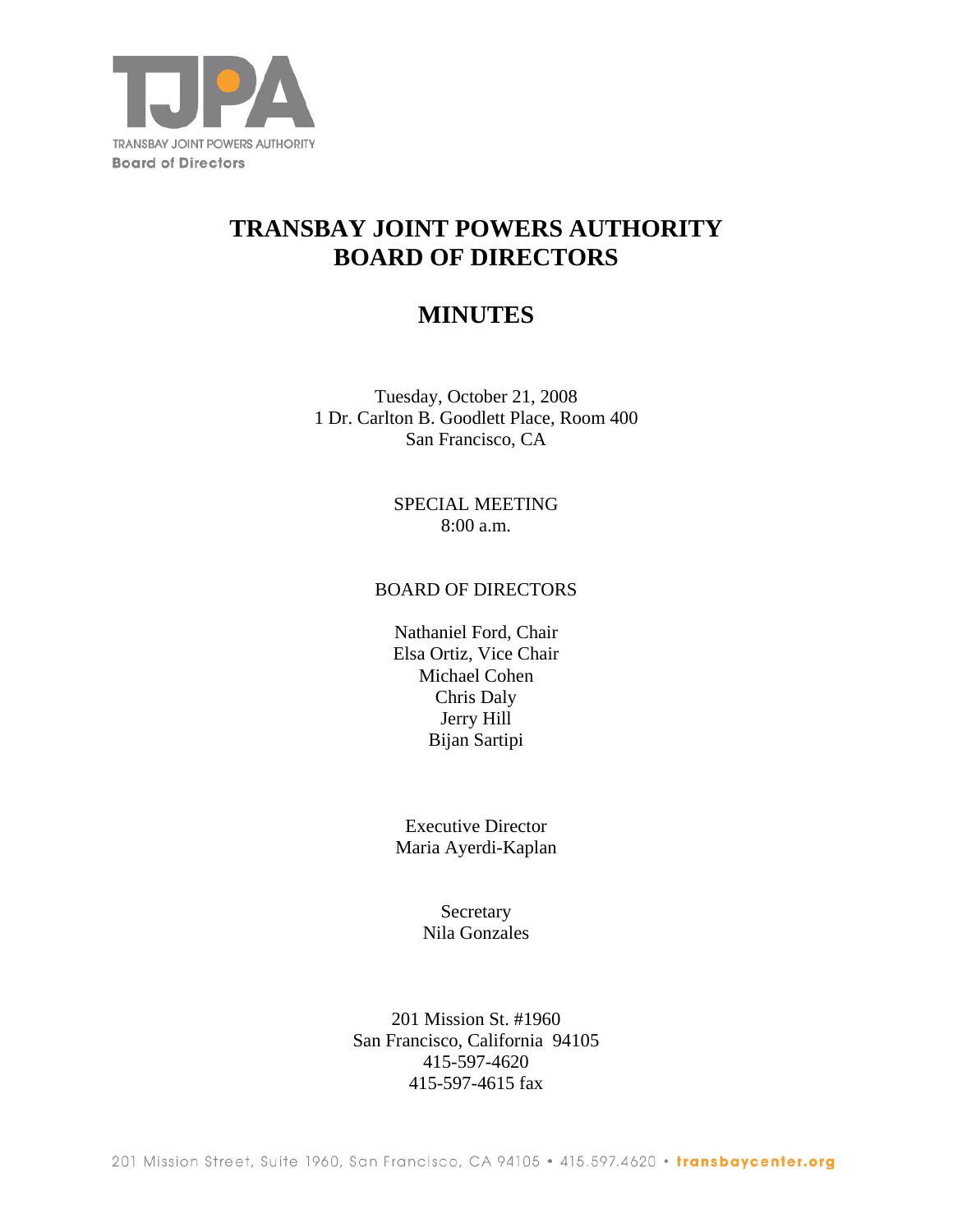

# 8:00 – SPECIAL MEETING

# ORDER OF BUSINESS

1. Call to Order

Chairman Ford called the meeting to order at 8:10 am

2. Roll Call

Present: Michael Cohen Chris Daly Jerry Hill Elsa Ortiz Bijan Sartipi Nathaniel Ford

3. Public Comment

None.

THE FOLLOWING MATTER BEFORE THE TRANSBAY JOINT POWERS AUTHORITY IS RECOMMENDED FOR ACTION AS STATED BY THE EXECUTIVE DIRECTOR OR THE CHAIR.

#### SPECIAL CALENDAR

4. Authorizing the Executive Director to execute an Exclusive Negotiations Agreement with Hines Transbay Tower LLC for the disposition of the North half of Caltrans Transfer Parcel T for the Transit Tower.

Executive Director Ayerdi-Kaplan reported that an agreement had been reached on the Exclusive Negotiations Agreement (ENA) between the TJPA and Hines which is a precursor to the Purchase and Sale Agreement for the Transit Tower property.

Charles Sullivan, City Attorney's office, reviewed the basic and economic terms of the ENA. It requires both parties to negotiate in good faith through the EIR certification and regulatory approvals. The total purchase price is \$235 million dollars which is payable as \$160 million dollars on closing, \$15 million dollars spread out over 5 years after closing, \$50 million dollars, which is a park payment, payable when TJPA incurs park costs as it is built on top of the Transit Center, and \$10 million dollars which is a percentage of net operating income, payable over 66 years once the building becomes occupied. The ENA is designed to constrain both parties so that neither can seek better terms during the ENA term. There is the ability for Hines to decide not to continue further upon payment of a \$2 million dollar termination fee.